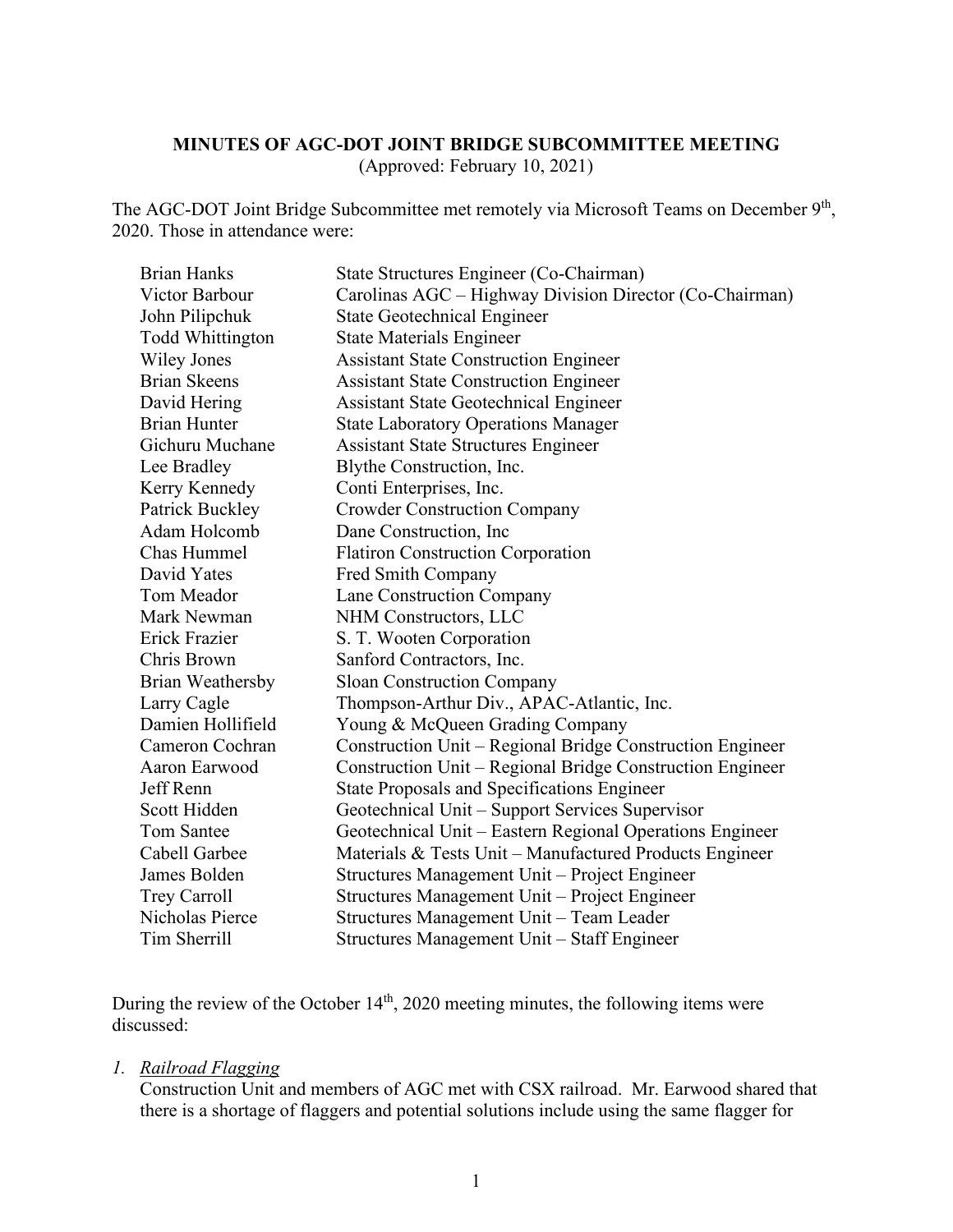projects in relatively close proximity or when constructing scaffolding over tracks for preservation projects. CSX has consolidated points of contacts for scheduling flaggers.

## *2. End Bent Concrete Collars*

Mr. Hanks requested Contractors submit suggestions for ways to minimize manual labor required to construct concrete collars but still achieve the same results of protecting the tops of steel piles from corrosion, especially if erosion at the end bent occurs.

## *3. Prestressed Concrete Piles*

No update, Geotechnical Units is revising the prestressed concrete piles specifications and once completed will share the proposed changes with the Subcommittee.

The minutes of the October 14<sup>th</sup>, 2020 meeting were approved.

The following items of new business were discussed:

## *1. Bridge Preservation Project List*

Mr. Barbour inquired if the preservation project list is up to date. Mr. Hanks shared the project list on the SMU website and noted that it has been reprioritized and updated. He noted the list does not fluctuate much but may need quarterly updates as the Department would like to accelerate some projects. Mr. Hanks also provided an overview of current budget levels.

**Action Item: None**

*2. Specialty Items for Bridge Preservation Projects*

Mr. Newman stated that certain bridge preservation work requires specialized materials, equipment, and labor (certified personnel) that most prime contractors do not have, and therefore must be subcontracted. These bid items are not considered specialty items in the contract. He shared one example being PPC overlays and he discussed the challenges with meeting the standard contract requirement that the prime performs a minimum percentage of the work. Painting and shotcrete work also present the same issue. He inquired if the Department would consider specifying such items as specialty work or reducing the amount of work that is required to be performed by the prime for preservation projects. Mr. Earwood agreed to lead an internal workgroup to review preservation pay items for consideration as specialty items and will discuss findings with the State Proposals and Specifications Engineer, Mr. Renn.

### **Action Item:**

**Mr. Earwood will coordinate a meeting with Mr. Cochran, Mr. Sherrill, Mr. Pierce, and Mr. Garbee to discuss specialty items for bridge preservation projects.**

*3. Link Slabs*

Mr. Hummel inquired about the increased use of link slabs in lieu of continuous for live load diaphragms. Mr. Hanks noted the Department is expanding the use of link slabs with longer spans and Mr. Carroll gave a brief overview of the policy that is being developed.